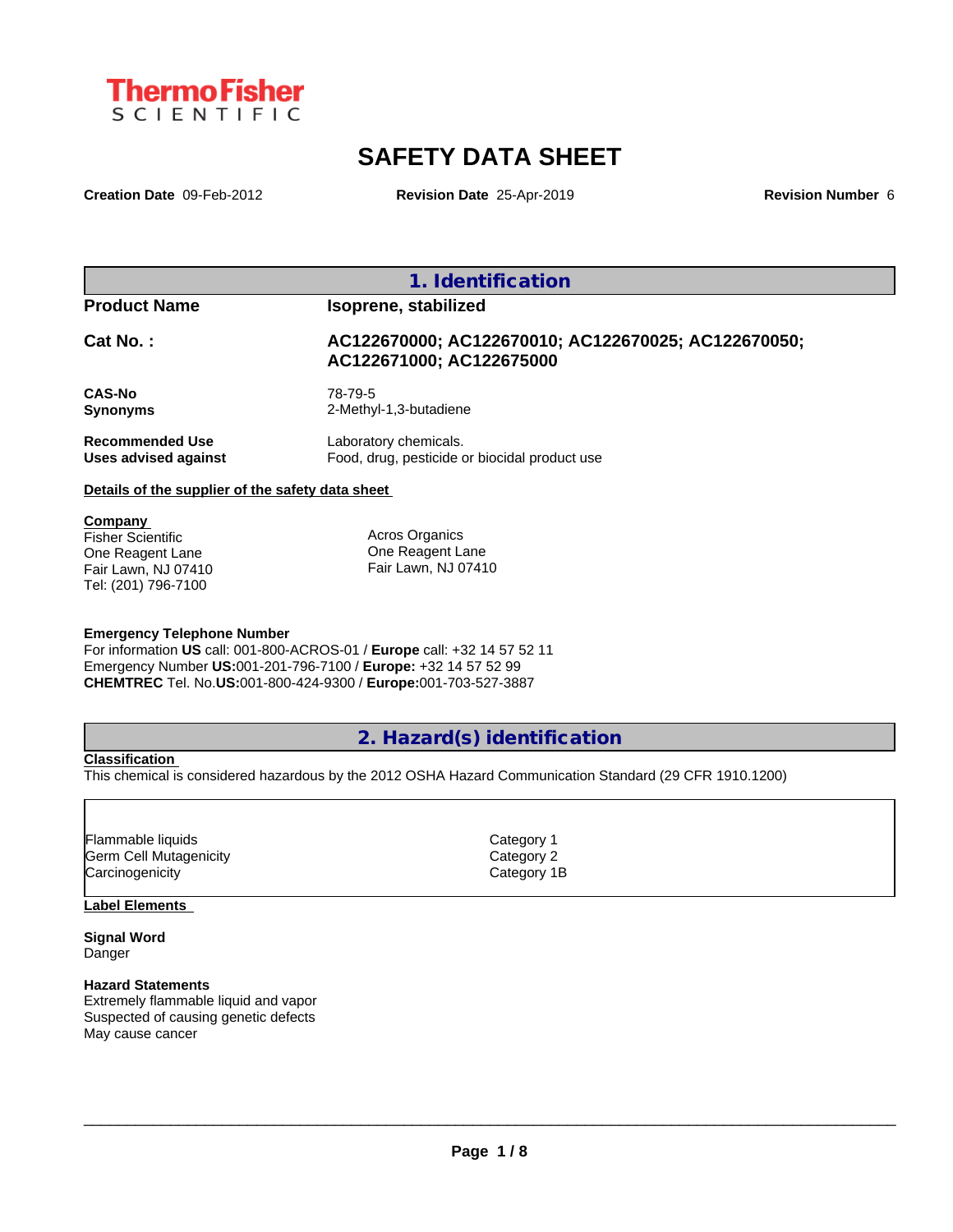

#### **Precautionary Statements Prevention**

Obtain special instructions before use Do not handle until all safety precautions have been read and understood Use personal protective equipment as required Keep away from heat/sparks/open flames/hot surfaces. - No smoking Keep container tightly closed Ground/bond container and receiving equipment Use explosion-proof electrical/ventilating/lighting/equipment Use only non-sparking tools Take precautionary measures against static discharge **Response** IF exposed or concerned: Get medical attention/advice **Skin** IF ON SKIN (or hair): Take off immediately all contaminated clothing. Rinse skin with water/shower **Fire** In case of fire: Use CO2, dry chemical, or foam for extinction **Storage** Store locked up Store in a well-ventilated place. Keep cool **Disposal** Dispose of contents/container to an approved waste disposal plant

**Hazards not otherwise classified (HNOC)**

Toxic to aquatic life with long lasting effects

WARNING. Cancer - https://www.p65warnings.ca.gov/.

## **3. Composition/Information on Ingredients**

 $\_$  ,  $\_$  ,  $\_$  ,  $\_$  ,  $\_$  ,  $\_$  ,  $\_$  ,  $\_$  ,  $\_$  ,  $\_$  ,  $\_$  ,  $\_$  ,  $\_$  ,  $\_$  ,  $\_$  ,  $\_$  ,  $\_$  ,  $\_$  ,  $\_$  ,  $\_$  ,  $\_$  ,  $\_$  ,  $\_$  ,  $\_$  ,  $\_$  ,  $\_$  ,  $\_$  ,  $\_$  ,  $\_$  ,  $\_$  ,  $\_$  ,  $\_$  ,  $\_$  ,  $\_$  ,  $\_$  ,  $\_$  ,  $\_$  ,

| $\cdots$<br>.                     | <b>CAS-N</b><br>\S-No                      | <b>. n/</b><br><b>Wain</b> |
|-----------------------------------|--------------------------------------------|----------------------------|
| conron                            | $70^{\circ}$<br>70<br>. ب<br>$\sim$<br>. . | ∩⊏<br>っつこ                  |
| catechol<br>4-ter<br>Butvi<br>. . | $.29 -$<br>98.                             | v.v                        |

|                       | 4. First-aid measures                                                                                                                                                                                                                                                                                                                 |
|-----------------------|---------------------------------------------------------------------------------------------------------------------------------------------------------------------------------------------------------------------------------------------------------------------------------------------------------------------------------------|
| <b>General Advice</b> | Show this safety data sheet to the doctor in attendance. Immediate medical attention is<br>required.                                                                                                                                                                                                                                  |
| <b>Eye Contact</b>    | Rinse immediately with plenty of water, also under the eyelids, for at least 15 minutes. In<br>the case of contact with eyes, rinse immediately with plenty of water and seek medical<br>advice.                                                                                                                                      |
| <b>Skin Contact</b>   | Wash off immediately with plenty of water for at least 15 minutes. Immediate medical<br>attention is required.                                                                                                                                                                                                                        |
| <b>Inhalation</b>     | Move to fresh air. If not breathing, give artificial respiration. Do not use mouth-to-mouth<br>method if victim ingested or inhaled the substance; give artificial respiration with the aid of a<br>pocket mask equipped with a one-way valve or other proper respiratory medical device.<br>Immediate medical attention is required. |
| Ingestion             | Do not induce vomiting. Call a physician or Poison Control Center immediately.                                                                                                                                                                                                                                                        |
|                       |                                                                                                                                                                                                                                                                                                                                       |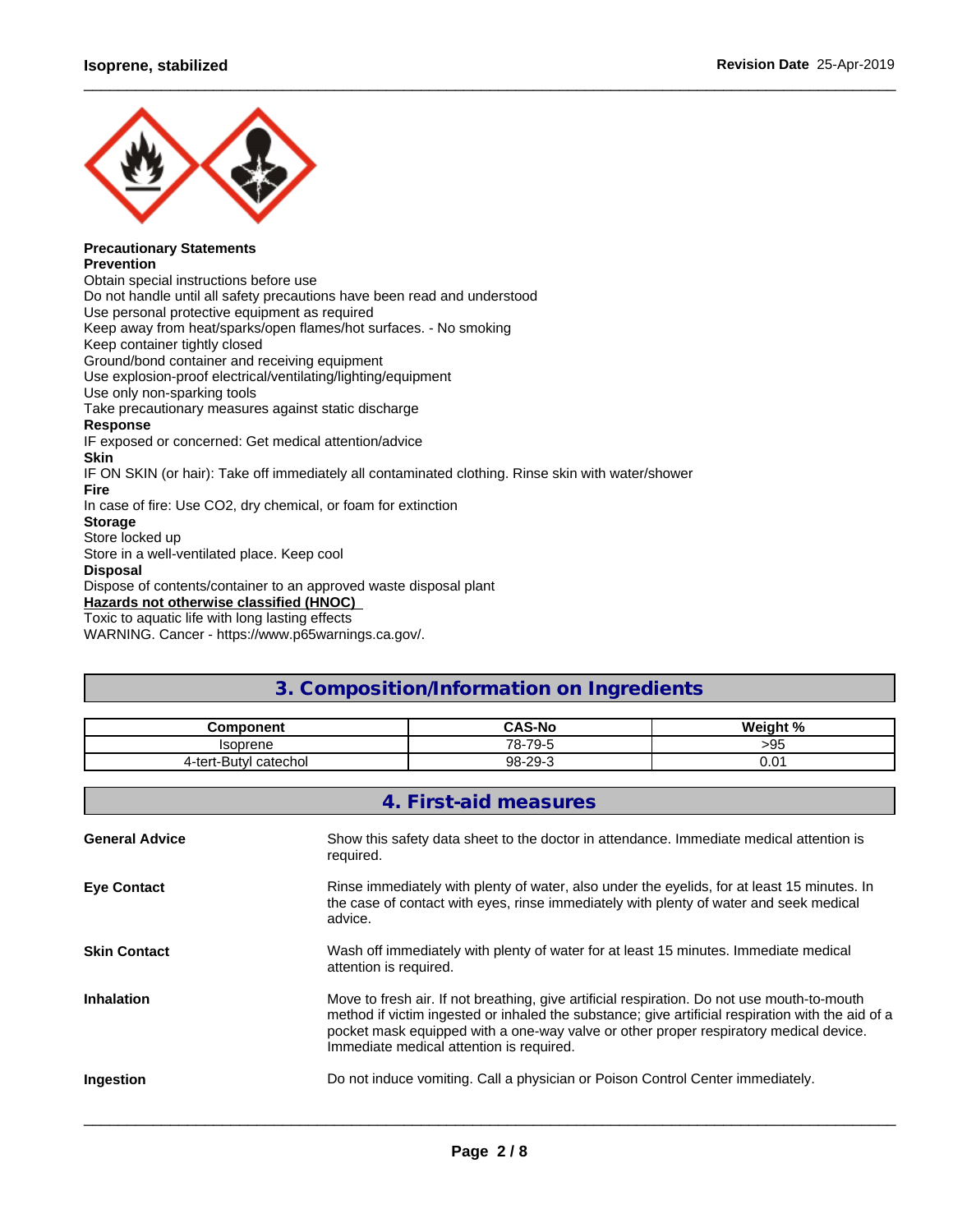| Most important symptoms and<br>effects<br><b>Notes to Physician</b>                                                                                     | None reasonably foreseeable. Inhalation of high vapor concentrations may cause<br>symptoms like headache, dizziness, tiredness, nausea and vomiting<br>Treat symptomatically |
|---------------------------------------------------------------------------------------------------------------------------------------------------------|------------------------------------------------------------------------------------------------------------------------------------------------------------------------------|
|                                                                                                                                                         |                                                                                                                                                                              |
|                                                                                                                                                         | 5. Fire-fighting measures                                                                                                                                                    |
| <b>Suitable Extinguishing Media</b>                                                                                                                     | Use water spray, alcohol-resistant foam, dry chemical or carbon dioxide. Cool closed<br>containers exposed to fire with water spray.                                         |
| Unsuitable Extinguishing Media                                                                                                                          | No information available                                                                                                                                                     |
| <b>Flash Point</b>                                                                                                                                      | $-48$ °C / $-54.4$ °F                                                                                                                                                        |
| Method -                                                                                                                                                | No information available                                                                                                                                                     |
| <b>Autoignition Temperature</b>                                                                                                                         | 220 °C / 428 °F                                                                                                                                                              |
| <b>Explosion Limits</b><br><b>Upper</b><br>Lower<br>Sensitivity to Mechanical Impact No information available<br><b>Sensitivity to Static Discharge</b> | 9.70%<br>$1.00\%$<br>No information available                                                                                                                                |

## **Specific Hazards Arising from the Chemical**

Extremely flammable. Vapors may form explosive mixtures with air. Vapors may travel to source of ignition and flash back. Containers may explode when heated. Vapors may form explosive mixtures with air.

## **Hazardous Combustion Products**

Carbon monoxide (CO) Carbon dioxide (CO2)

## **Protective Equipment and Precautions for Firefighters**

As in any fire, wear self-contained breathing apparatus pressure-demand, MSHA/NIOSH (approved or equivalent) and full protective gear. Thermal decomposition can lead to release of irritating gases and vapors.

## **NFPA**

| .<br><b>Health</b>               | Flammability                                                                                                                                                                                                                                   | <b>Instability</b>                                        | <b>Physical hazards</b><br>N/A |  |  |
|----------------------------------|------------------------------------------------------------------------------------------------------------------------------------------------------------------------------------------------------------------------------------------------|-----------------------------------------------------------|--------------------------------|--|--|
|                                  | 6. Accidental release measures                                                                                                                                                                                                                 |                                                           |                                |  |  |
| <b>Personal Precautions</b>      | Ensure adequate ventilation. Use personal protective equipment. Keep people away from<br>and upwind of spill/leak. Evacuate personnel to safe areas. Remove all sources of ignition.<br>Take precautionary measures against static discharges. |                                                           |                                |  |  |
| <b>Environmental Precautions</b> |                                                                                                                                                                                                                                                | Do not flush into surface water or sanitary sewer system. |                                |  |  |
|                                  |                                                                                                                                                                                                                                                |                                                           |                                |  |  |

**Methods for Containment and Clean Keep in suitable, closed containers for disposal. Soak up with inert absorbent material. Up** Remove all sources of ignition. Use spark-proof tools and explosion-proof equipment.

## **7. Handling and storage**

| <b>Handling</b> | Wear personal protective equipment. Do not get in eyes, on skin, or on clothing. Use only<br>under a chemical fume hood. Do not breathe vapors or spray mist. Do not ingest. Keep<br>away from open flames, hot surfaces and sources of ignition. Use explosion-proof |
|-----------------|-----------------------------------------------------------------------------------------------------------------------------------------------------------------------------------------------------------------------------------------------------------------------|
|                 | equipment. Use only non-sparking tools. To avoid ignition of vapors by static electricity                                                                                                                                                                             |
|                 | discharge, all metal parts of the equipment must be grounded. Take precautionary<br>measures against static discharges.                                                                                                                                               |
| <b>Storage</b>  | Refrigerator/flammables. Keep away from heat and sources of ignition. Keep container                                                                                                                                                                                  |
|                 | tightly closed in a dry and well-ventilated place. Keep away from direct sunlight. Store under<br>an inert atmosphere.                                                                                                                                                |
|                 |                                                                                                                                                                                                                                                                       |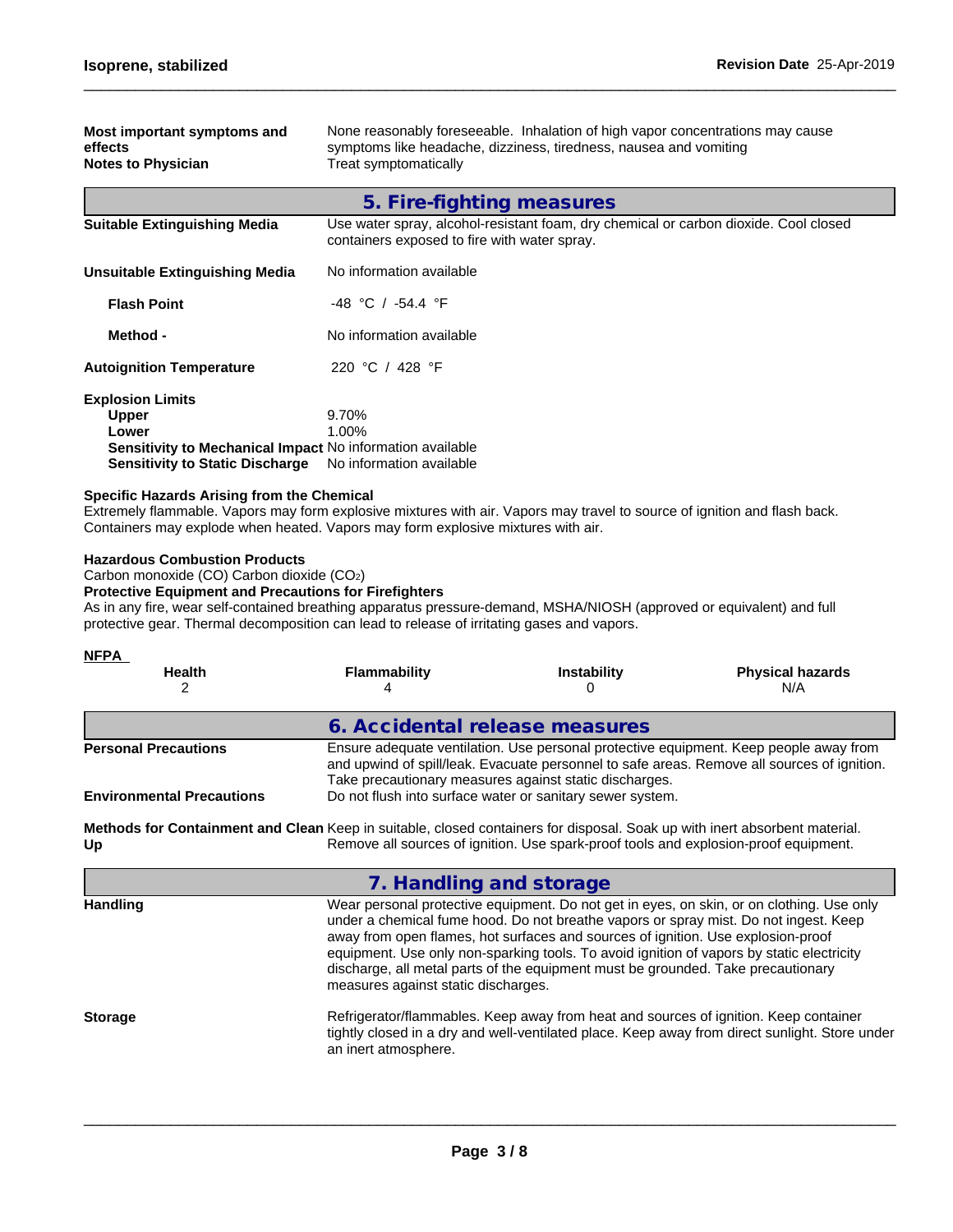|                                      | 8. Exposure controls / personal protection                                                                                                                                                                                                              |
|--------------------------------------|---------------------------------------------------------------------------------------------------------------------------------------------------------------------------------------------------------------------------------------------------------|
| <b>Exposure Guidelines</b>           | This product does not contain any hazardous materials with occupational exposure<br>limitsestablished by the region specific regulatory bodies.                                                                                                         |
| <b>Engineering Measures</b>          | Ensure adequate ventilation, especially in confined areas. Use explosion-proof<br>electrical/ventilating/lighting/equipment. Ensure that eyewash stations and safety showers<br>are close to the workstation location.                                  |
| <b>Personal Protective Equipment</b> |                                                                                                                                                                                                                                                         |
| <b>Eye/face Protection</b>           | Wear appropriate protective eyeglasses or chemical safety goggles as described by<br>OSHA's eye and face protection regulations in 29 CFR 1910.133 or European Standard<br>EN166.                                                                       |
| Skin and body protection             | Long sleeved clothing.                                                                                                                                                                                                                                  |
| <b>Respiratory Protection</b>        | Follow the OSHA respirator regulations found in 29 CFR 1910.134 or European Standard<br>EN 149. Use a NIOSH/MSHA or European Standard EN 149 approved respirator if<br>exposure limits are exceeded or if irritation or other symptoms are experienced. |
| <b>Hygiene Measures</b>              | Handle in accordance with good industrial hygiene and safety practice.                                                                                                                                                                                  |
|                                      |                                                                                                                                                                                                                                                         |

**9. Physical and chemical properties**

| Light yellow<br>Appearance<br>mild aromatic<br>Odor<br>No information available<br><b>Odor Threshold</b><br>No information available<br>рH<br><b>Melting Point/Range</b><br>$-146$ °C / $-230.8$ °F<br>34 °C / 93.2 °F @ 760 mmHg<br><b>Boiling Point/Range</b><br><b>Flash Point</b><br>$-48$ °C / $-54.4$ °F<br>No information available<br><b>Evaporation Rate</b><br>Not applicable<br>Flammability (solid,gas)<br><b>Flammability or explosive limits</b><br>9.70%<br><b>Upper</b><br>$1.00\%$<br>Lower<br>532 hPa @ 20 °C<br><b>Vapor Pressure</b><br>2.35<br><b>Vapor Density</b><br><b>Specific Gravity</b><br>0.680<br><b>Solubility</b><br>practically insoluble<br>Partition coefficient; n-octanol/water<br>No data available<br>220 °C / 428 °F<br><b>Autoignition Temperature</b><br>No information available<br><b>Decomposition Temperature</b><br>0.225 cP at 15 °C<br><b>Viscosity</b><br>C5 H <sub>8</sub><br><b>Molecular Formula</b> | <b>Physical State</b>   | Liquid |
|-----------------------------------------------------------------------------------------------------------------------------------------------------------------------------------------------------------------------------------------------------------------------------------------------------------------------------------------------------------------------------------------------------------------------------------------------------------------------------------------------------------------------------------------------------------------------------------------------------------------------------------------------------------------------------------------------------------------------------------------------------------------------------------------------------------------------------------------------------------------------------------------------------------------------------------------------------------|-------------------------|--------|
|                                                                                                                                                                                                                                                                                                                                                                                                                                                                                                                                                                                                                                                                                                                                                                                                                                                                                                                                                           |                         |        |
|                                                                                                                                                                                                                                                                                                                                                                                                                                                                                                                                                                                                                                                                                                                                                                                                                                                                                                                                                           |                         |        |
|                                                                                                                                                                                                                                                                                                                                                                                                                                                                                                                                                                                                                                                                                                                                                                                                                                                                                                                                                           |                         |        |
|                                                                                                                                                                                                                                                                                                                                                                                                                                                                                                                                                                                                                                                                                                                                                                                                                                                                                                                                                           |                         |        |
|                                                                                                                                                                                                                                                                                                                                                                                                                                                                                                                                                                                                                                                                                                                                                                                                                                                                                                                                                           |                         |        |
|                                                                                                                                                                                                                                                                                                                                                                                                                                                                                                                                                                                                                                                                                                                                                                                                                                                                                                                                                           |                         |        |
|                                                                                                                                                                                                                                                                                                                                                                                                                                                                                                                                                                                                                                                                                                                                                                                                                                                                                                                                                           |                         |        |
|                                                                                                                                                                                                                                                                                                                                                                                                                                                                                                                                                                                                                                                                                                                                                                                                                                                                                                                                                           |                         |        |
|                                                                                                                                                                                                                                                                                                                                                                                                                                                                                                                                                                                                                                                                                                                                                                                                                                                                                                                                                           |                         |        |
|                                                                                                                                                                                                                                                                                                                                                                                                                                                                                                                                                                                                                                                                                                                                                                                                                                                                                                                                                           |                         |        |
|                                                                                                                                                                                                                                                                                                                                                                                                                                                                                                                                                                                                                                                                                                                                                                                                                                                                                                                                                           |                         |        |
|                                                                                                                                                                                                                                                                                                                                                                                                                                                                                                                                                                                                                                                                                                                                                                                                                                                                                                                                                           |                         |        |
|                                                                                                                                                                                                                                                                                                                                                                                                                                                                                                                                                                                                                                                                                                                                                                                                                                                                                                                                                           |                         |        |
|                                                                                                                                                                                                                                                                                                                                                                                                                                                                                                                                                                                                                                                                                                                                                                                                                                                                                                                                                           |                         |        |
|                                                                                                                                                                                                                                                                                                                                                                                                                                                                                                                                                                                                                                                                                                                                                                                                                                                                                                                                                           |                         |        |
|                                                                                                                                                                                                                                                                                                                                                                                                                                                                                                                                                                                                                                                                                                                                                                                                                                                                                                                                                           |                         |        |
|                                                                                                                                                                                                                                                                                                                                                                                                                                                                                                                                                                                                                                                                                                                                                                                                                                                                                                                                                           |                         |        |
|                                                                                                                                                                                                                                                                                                                                                                                                                                                                                                                                                                                                                                                                                                                                                                                                                                                                                                                                                           |                         |        |
|                                                                                                                                                                                                                                                                                                                                                                                                                                                                                                                                                                                                                                                                                                                                                                                                                                                                                                                                                           |                         |        |
|                                                                                                                                                                                                                                                                                                                                                                                                                                                                                                                                                                                                                                                                                                                                                                                                                                                                                                                                                           |                         |        |
|                                                                                                                                                                                                                                                                                                                                                                                                                                                                                                                                                                                                                                                                                                                                                                                                                                                                                                                                                           |                         |        |
|                                                                                                                                                                                                                                                                                                                                                                                                                                                                                                                                                                                                                                                                                                                                                                                                                                                                                                                                                           | <b>Molecular Weight</b> | 68.11  |

# **10. Stability and reactivity**

| <b>Reactive Hazard</b>     | None known, based on information available                                                                                                   |
|----------------------------|----------------------------------------------------------------------------------------------------------------------------------------------|
| <b>Stability</b>           | Sensitivity to light. Air sensitive.                                                                                                         |
| <b>Conditions to Avoid</b> | Keep away from open flames, hot surfaces and sources of ignition. Excess heat.<br>Incompatible products. Exposure to light. Exposure to air. |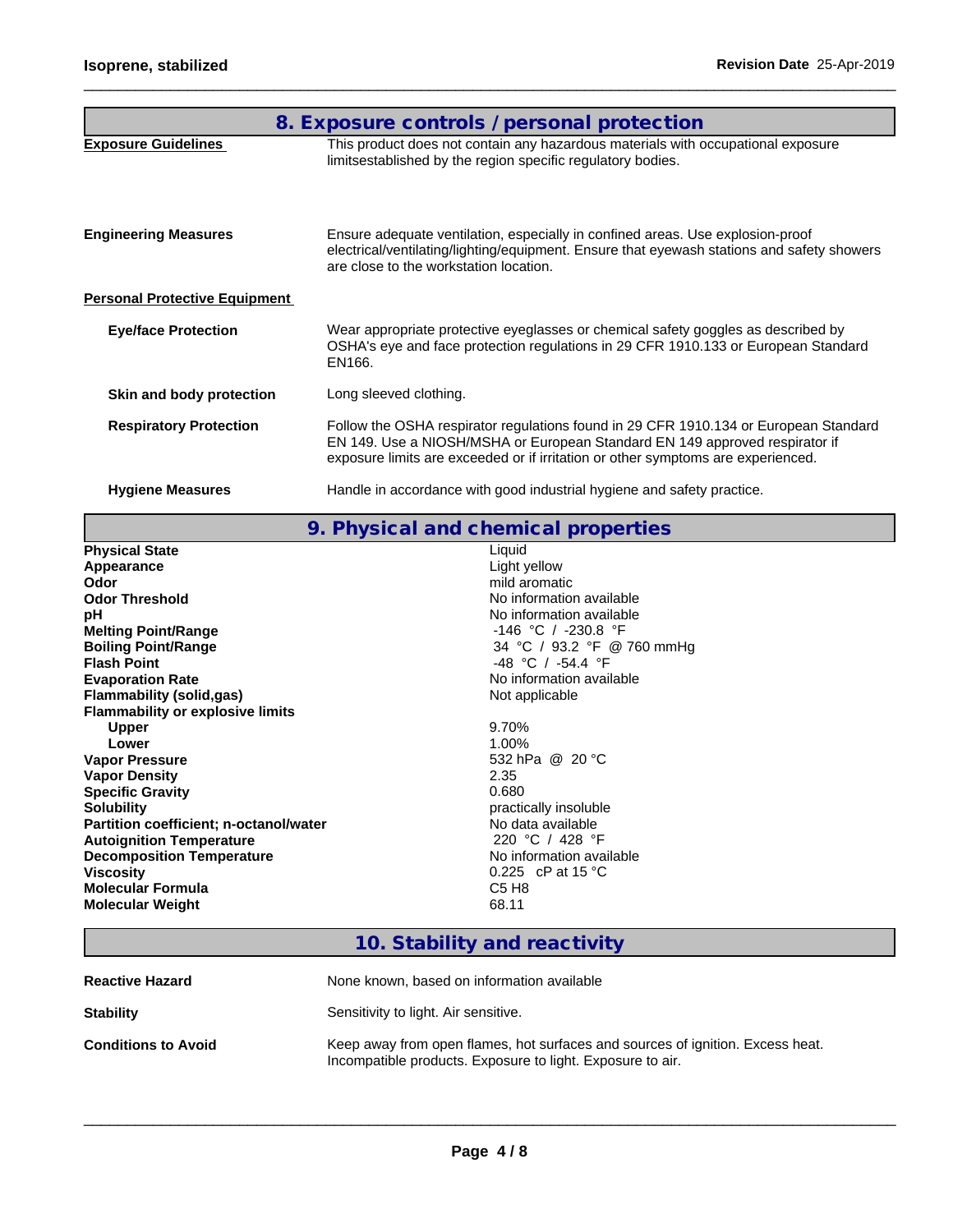| <b>Incompatible Materials</b>                                                                                                 | Acids, Strong oxidizing agents, Strong bases, Alcohols, Ammonia, Halogens, oxygen, Acid<br>chlorides, Metals, Reducing agents                                                                                                                                                                             |                                      |                                           |  |  |
|-------------------------------------------------------------------------------------------------------------------------------|-----------------------------------------------------------------------------------------------------------------------------------------------------------------------------------------------------------------------------------------------------------------------------------------------------------|--------------------------------------|-------------------------------------------|--|--|
|                                                                                                                               | Hazardous Decomposition Products Carbon monoxide (CO), Carbon dioxide (CO2)                                                                                                                                                                                                                               |                                      |                                           |  |  |
| <b>Hazardous Polymerization</b>                                                                                               | Hazardous polymerization may occur.                                                                                                                                                                                                                                                                       |                                      |                                           |  |  |
| <b>Hazardous Reactions</b>                                                                                                    | None under normal processing.                                                                                                                                                                                                                                                                             |                                      |                                           |  |  |
|                                                                                                                               | 11. Toxicological information                                                                                                                                                                                                                                                                             |                                      |                                           |  |  |
| <b>Acute Toxicity</b>                                                                                                         |                                                                                                                                                                                                                                                                                                           |                                      |                                           |  |  |
| <b>Product Information</b><br>Oral LD50<br>Dermal LD50<br>Vapor LC50<br><b>Component Information</b><br>Component<br>Isoprene | Based on ATE data, the classification criteria are not met. ATE > 2000 mg/kg.<br>Based on ATE data, the classification criteria are not met. ATE > 2000 mg/kg.<br>Based on ATE data, the classification criteria are not met. ATE > 20 mg/l.<br>LD50 Oral<br><b>LD50 Dermal</b><br><b>LC50 Inhalation</b> |                                      |                                           |  |  |
| 4-tert-Butyl catechol                                                                                                         | 2043-2210 mg/kg (Rat)<br>815 mg/kg (Rat)                                                                                                                                                                                                                                                                  | $>1$ mL/kg (Rat)<br>1331 mg/kg (Rat) | $LC50 = 180$ mg/L (Rat) 4 h<br>Not listed |  |  |
| <b>Toxicologically Synergistic</b><br><b>Products</b>                                                                         | No information available<br>Delayed and immediate effects as well as chronic effects from short and long-term exposure                                                                                                                                                                                    |                                      |                                           |  |  |
| <b>Irritation</b>                                                                                                             | May cause eye, skin, and respiratory tract irritation                                                                                                                                                                                                                                                     |                                      |                                           |  |  |
| <b>Sensitization</b>                                                                                                          | No information available                                                                                                                                                                                                                                                                                  |                                      |                                           |  |  |
| Carcinogenicity                                                                                                               | Limited evidence of a carcinogenic effect. The table below indicates whether each agency<br>has listed any ingredient as a carcinogen.                                                                                                                                                                    |                                      |                                           |  |  |

| <b>Component</b>                                                                                                                   | <b>CAS-No</b> | <b>IARC</b>                                                 | <b>NTP</b>                | <b>ACGIH</b>                                                                                                                                                                                 | <b>OSHA</b>                                                   | <b>Mexico</b> |
|------------------------------------------------------------------------------------------------------------------------------------|---------------|-------------------------------------------------------------|---------------------------|----------------------------------------------------------------------------------------------------------------------------------------------------------------------------------------------|---------------------------------------------------------------|---------------|
| Isoprene                                                                                                                           | 78-79-5       | Group 2B                                                    | Reasonably<br>Anticipated | Not listed                                                                                                                                                                                   | x                                                             | Not listed    |
| 4-tert-Butyl catechol                                                                                                              | 98-29-3       | Not listed                                                  | Not listed                | Not listed                                                                                                                                                                                   | Not listed                                                    | Not listed    |
| IARC: (International Agency for Research on Cancer)                                                                                |               |                                                             |                           |                                                                                                                                                                                              | IARC: (International Agency for Research on Cancer)           |               |
| NTP: (National Toxicity Program)                                                                                                   |               |                                                             | Carcinogen                | Group 1 - Carcinogenic to Humans<br>Group 2A - Probably Carcinogenic to Humans<br>Group 2B - Possibly Carcinogenic to Humans<br>NTP: (National Toxicity Program)<br>Known - Known Carcinogen | Reasonably Anticipated - Reasonably Anticipated to be a Human |               |
| <b>Mutagenic Effects</b>                                                                                                           |               | Animal experiments showed mutagenic and teratogenic effects |                           |                                                                                                                                                                                              |                                                               |               |
| <b>Reproductive Effects</b>                                                                                                        |               | No information available.                                   |                           |                                                                                                                                                                                              |                                                               |               |
| <b>Developmental Effects</b>                                                                                                       |               | No information available.                                   |                           |                                                                                                                                                                                              |                                                               |               |
| <b>Teratogenicity</b>                                                                                                              |               | No information available.                                   |                           |                                                                                                                                                                                              |                                                               |               |
| <b>STOT - single exposure</b><br><b>STOT - repeated exposure</b>                                                                   |               | None known<br>None known                                    |                           |                                                                                                                                                                                              |                                                               |               |
| <b>Aspiration hazard</b>                                                                                                           |               | No information available                                    |                           |                                                                                                                                                                                              |                                                               |               |
| Symptoms / effects, both acute and Inhalation of high vapor concentrations may cause symptoms like headache, dizziness,<br>delayed |               | tiredness, nausea and vomiting                              |                           |                                                                                                                                                                                              |                                                               |               |
| <b>Endocrine Disruptor Information</b>                                                                                             |               | No information available                                    |                           |                                                                                                                                                                                              |                                                               |               |
|                                                                                                                                    |               |                                                             |                           |                                                                                                                                                                                              |                                                               |               |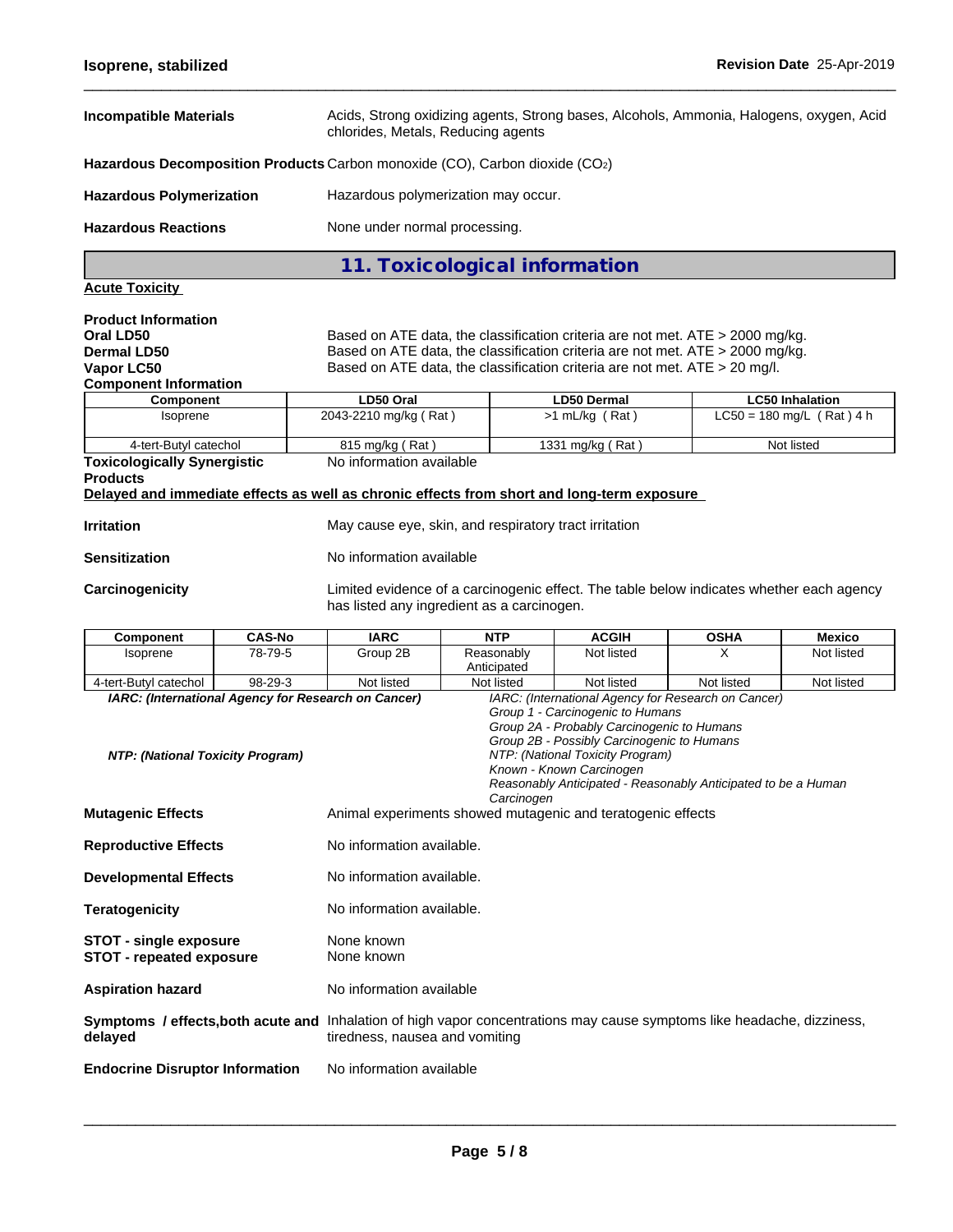**Other Adverse Effects** The toxicological properties have not been fully investigated.

 $\_$  ,  $\_$  ,  $\_$  ,  $\_$  ,  $\_$  ,  $\_$  ,  $\_$  ,  $\_$  ,  $\_$  ,  $\_$  ,  $\_$  ,  $\_$  ,  $\_$  ,  $\_$  ,  $\_$  ,  $\_$  ,  $\_$  ,  $\_$  ,  $\_$  ,  $\_$  ,  $\_$  ,  $\_$  ,  $\_$  ,  $\_$  ,  $\_$  ,  $\_$  ,  $\_$  ,  $\_$  ,  $\_$  ,  $\_$  ,  $\_$  ,  $\_$  ,  $\_$  ,  $\_$  ,  $\_$  ,  $\_$  ,  $\_$  ,

## **12. Ecological information**

## **Ecotoxicity**

Toxic to aquatic organisms, may cause long-term adverse effects in the aquatic environment. The product contains following substances which are hazardous for the environment.

| Component             | <b>Freshwater Algae</b>                               | <b>Freshwater Fish</b>                                                                                                                                                                                      | <b>Microtox</b> | <b>Water Flea</b>                          |
|-----------------------|-------------------------------------------------------|-------------------------------------------------------------------------------------------------------------------------------------------------------------------------------------------------------------|-----------------|--------------------------------------------|
| Isoprene              | $EC50:$ > 1000 mg/L, 96h<br>(Scenedesmus quadricauda) | LC50: $32.5 - 50.15$ mg/L,<br>96h static (Lepomis<br>macrochirus)<br>LC50: 58.75 - 95.32 mg/L,<br>96h static (Pimephales<br>promelas)<br>LC50: 188.77 - 305.14<br>mg/L, 96h static (Poecilia<br>reticulata) | Not listed      | $EC50: = 140$ mg/L, 48h<br>(Daphnia magna) |
| 4-tert-Butyl catechol | Not listed                                            | $LC50 = 0.12$ mg/L 96h                                                                                                                                                                                      | Not listed      | EC50=0.48 mg/L 48h                         |

**Persistence and Degradability** Persistence isunlikely based on information available.

## **Bioaccumulation/ Accumulation** No information available.

**Mobility** Mobillikely be mobile in the environment due to its volatility.

| Component                            | log Pow |
|--------------------------------------|---------|
| lannnn                               | 2.42    |
| 4-ter<br>catechol<br>11 V Z<br>· ~ ~ | . 98. ، |

## **13. Disposal considerations**

**Waste Disposal Methods** Chemical waste generators must determine whether a discarded chemical is classified as a hazardous waste. Chemical waste generators must also consult local, regional, and national hazardous waste regulations to ensure complete and accurate classification.

## **14. Transport information**

| <b>DOT</b>                  |                            |
|-----------------------------|----------------------------|
| UN-No                       | UN1218                     |
| <b>Proper Shipping Name</b> | ISOPRENE, STABILIZED       |
| <b>Hazard Class</b>         | 3                          |
| <b>Packing Group</b>        |                            |
| <b>TDG</b>                  |                            |
| UN-No                       | UN1218                     |
| <b>Proper Shipping Name</b> | ISOPRENE, STABILIZED       |
| <b>Hazard Class</b>         | 3                          |
| <b>Packing Group</b>        |                            |
| <b>IATA</b>                 |                            |
| UN-No                       | UN1218                     |
| <b>Proper Shipping Name</b> | ISOPRENE, STABILIZED       |
| <b>Hazard Class</b>         | 3                          |
| <b>Packing Group</b>        |                            |
| <b>IMDG/IMO</b>             |                            |
| UN-No                       | <b>UN1218</b>              |
| <b>Proper Shipping Name</b> | ISOPRENE, STABILIZED       |
| <b>Hazard Class</b>         | 3                          |
| <b>Packing Group</b>        |                            |
|                             | 15. Regulatory information |
|                             |                            |

**United States of America Inventory**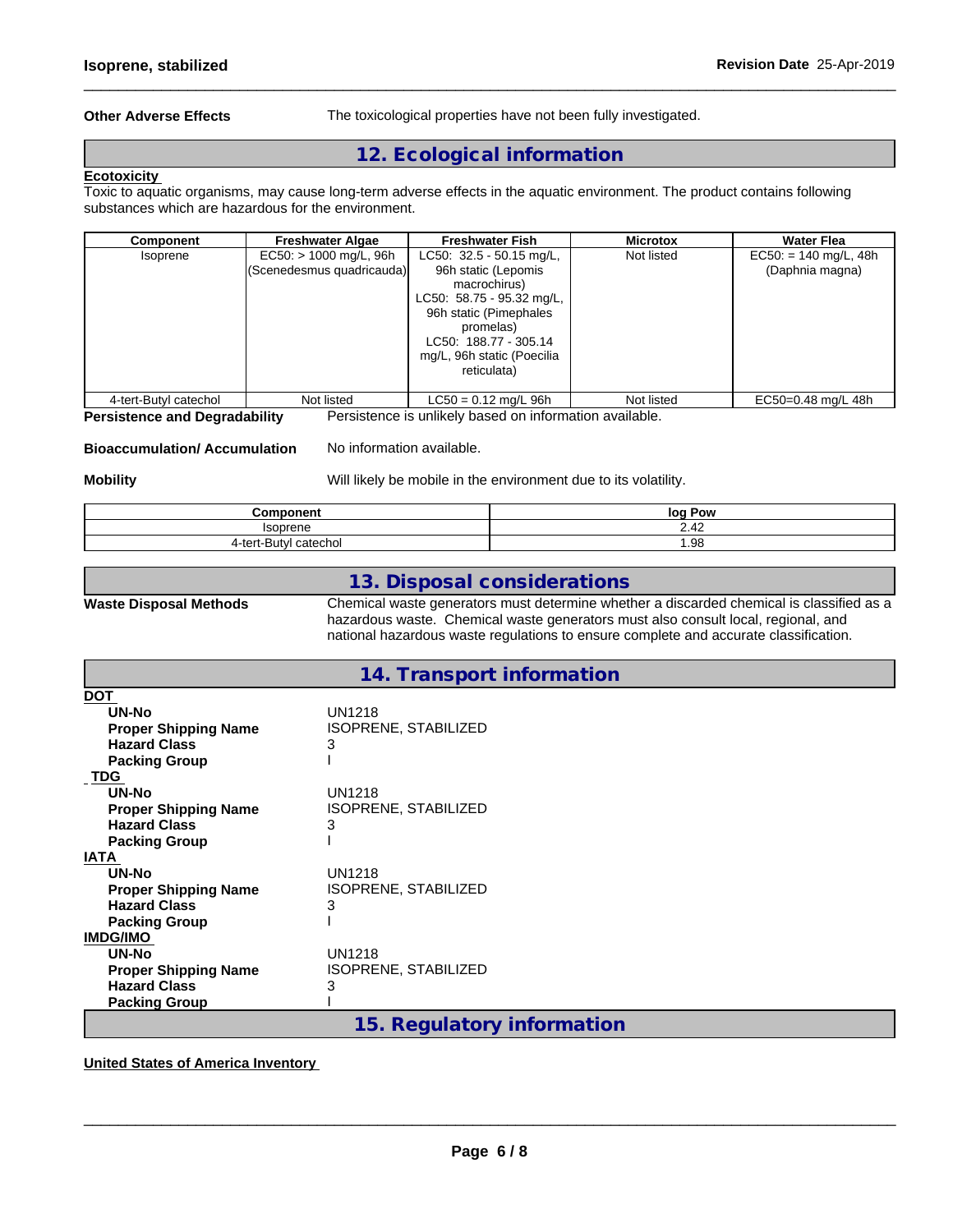| Component             | <b>CAS-No</b> | <b>TSCA</b> | <b>TSCA</b><br><b>\ Inventory notification -</b><br><b>Active/Inactive</b> | <b>TSCA - EPA Regulatory</b><br><b>Flags</b> |
|-----------------------|---------------|-------------|----------------------------------------------------------------------------|----------------------------------------------|
| Isoprene              | 78-79-5       |             | ACTIVE                                                                     |                                              |
| 4-tert-Butyl catechol | 98-29-3       |             | ACTIVE                                                                     |                                              |

### **Legend:**

**TSCA** - Toxic Substances Control Act, (40 CFR Part 710)

X - Listed

'-' - Not Listed

**TSCA 12(b)** - Notices of Export Not applicable

## **International Inventories**

Canada (DSL/NDSL), Europe (EINECS/ELINCS/NLP), Philippines (PICCS), Japan (ENCS), Australia (AICS), China (IECSC), Korea (ECL).

| Component             | <b>CAS-No</b>       | <b>DSL</b> | <b>NDSL</b> | <b>EINECS</b>     | <b>PICCS</b> | <b>ENCS</b> | <b>AICS</b> | <b>IECSC</b> | KECL            |
|-----------------------|---------------------|------------|-------------|-------------------|--------------|-------------|-------------|--------------|-----------------|
| Isoprene              | $78 - 1$<br>$-79-5$ |            |             | 201-1<br>$-143-3$ |              |             |             |              | KE-23526        |
| 4-tert-Butyl catechol | 98-29-3             |            |             | 202-653-9         |              |             |             |              | $KE-1$<br>11368 |

## **U.S. Federal Regulations**

### **SARA 313**

| Component | <b>CAS-No</b> | Weight % | <b>SARA 313</b><br>Threshold<br>Values % |  |
|-----------|---------------|----------|------------------------------------------|--|
| Isoprene  | 78-79-5       | >95      | ν.,                                      |  |

## **SARA 311/312 Hazard Categories** See section 2 for more information

#### **CWA (Clean WaterAct)**

| Component | CWA<br>· Hazardous<br><b>Substances</b> | CWA<br>- Reportable<br>Quantities | <b>CWA</b><br><b>Toxic Pollutants</b> | <b>ICWA</b><br>ا - Prioritv Pollutants |
|-----------|-----------------------------------------|-----------------------------------|---------------------------------------|----------------------------------------|
| Isoprene  |                                         | 100 lb                            |                                       |                                        |

**Clean Air Act** Not applicable

**OSHA** - Occupational Safety and Health Administration Not applicable

**CERCLA** This material, as supplied, contains one or more substances regulated as a hazardous substance under the Comprehensive Environmental Response Compensation and Liability Act (CERCLA) (40 CFR 302)

| nponent                   |                | <b>Substances RQs</b><br>zardous<br>пd                   | <b>FHS ROS</b><br>:FR |
|---------------------------|----------------|----------------------------------------------------------|-----------------------|
| Isoprene                  |                | 100 lb                                                   |                       |
| California Proposition 65 | I his nroduct. | following proposition 65 chemicals .<br>† contains the l |                       |

**California Proposition 65** This product contains the following proposition 65 chemicals

| 'omnonant<br>ш | <b>CAS-No</b>                          | <br>--<br>California<br>----<br>ron 65 | rop 65 NSRL<br>. | ∴ategor∵   |
|----------------|----------------------------------------|----------------------------------------|------------------|------------|
| Isoprene       | 70<br>.70<br>, u_•<br>$\sim$<br>- 10-1 | Carcinoden                             |                  | Carcınoɑen |

## **U.S. State Right-to-Know**

| <b>Regulations</b> |  |
|--------------------|--|
|--------------------|--|

| <b>Component</b>             | ssachusetts<br>Ma: | <b>New</b><br>Jersev | Pennsvlvania | <b>Illinois</b> | Rh<br>Island<br>ode |
|------------------------------|--------------------|----------------------|--------------|-----------------|---------------------|
| Isoprene                     |                    |                      |              |                 |                     |
| catechol<br>– 4-tert-Butyi ∩ |                    |                      |              |                 |                     |

### **U.S. Department of Transportation**

| Reportable Quantity (RQ):          | N |
|------------------------------------|---|
| <b>DOT Marine Pollutant</b>        | N |
| <b>DOT Severe Marine Pollutant</b> | N |